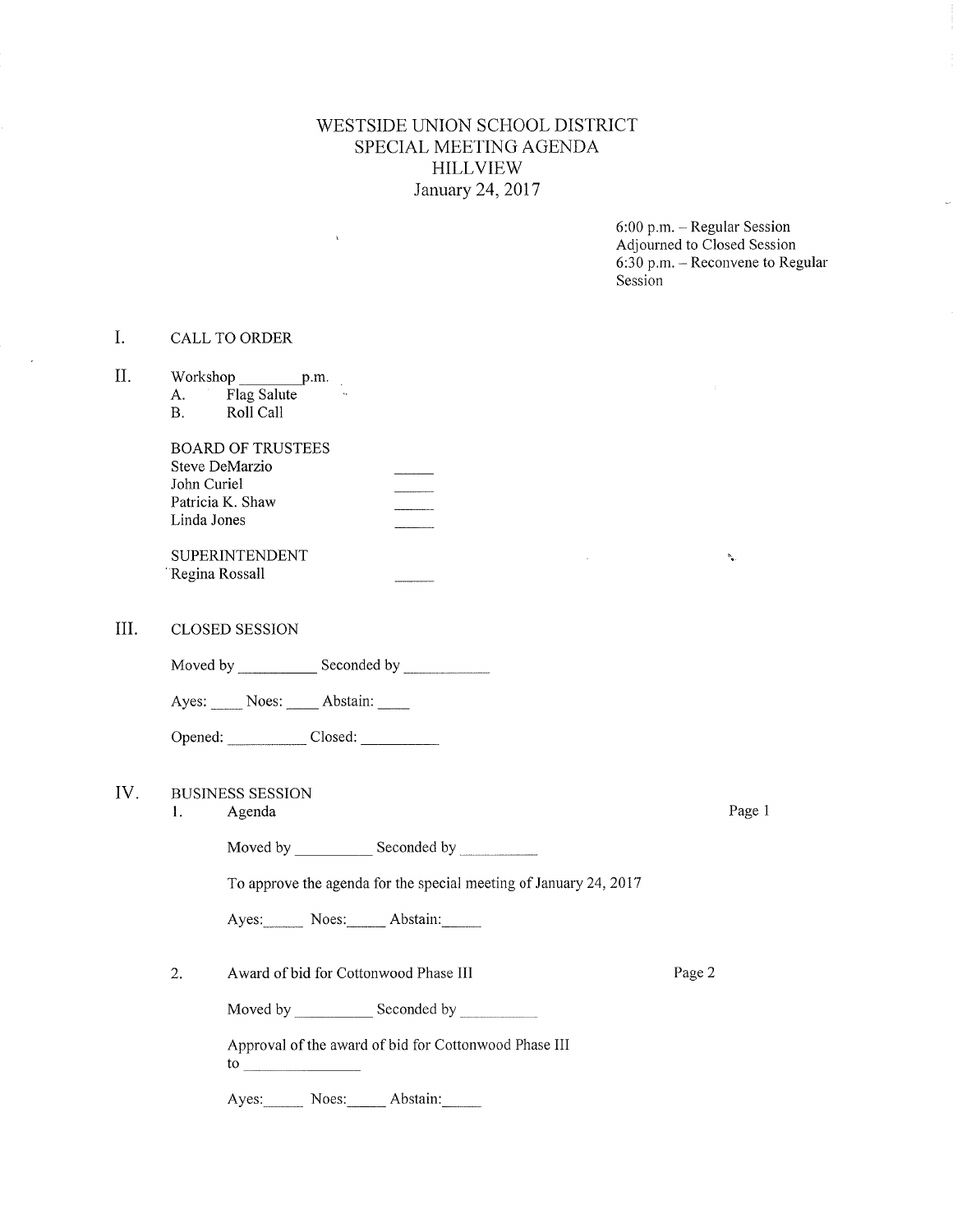| Selection and Discussion of Provisional Board Member Candidate Question | Page 3 |
|-------------------------------------------------------------------------|--------|
| Recommendations from the Candidate Question Development Panel           |        |

Moved by Seconded by Seconded by

To approve the five questions to be asked of Provisional Board Member Candidates

Ayes: Noes: Abstain

V. RECESS-Provisional Candidates will gather in the Library and await to be interviewed

#### VI. RECONVENE TO OPEN SESSION at p.m.

- 4. Approval of the following Provisional Board Member Candidates
	- Shawny Barcelona
	- . Amaka Donn
	- ¡ Chris Grado
	- Edward Holguin
	- Yevette Hypolite
	- . Cathy Jackson-Ervin
	- Jennifer Navarro
	- Lee Smith

Moved by Seconded by Seconded by

Approval of Provisional Board Member Candidates

Ayes: Noes: Abstain:

- 5 Interview of Provisional Board Member Applicants
- 6 Advisory Committee, Public input, Board member discussion regarding Provisional Board Member Candidates
- 1 Consideration of Provisional Board Member Candidates, Including Implementation of Preliminary Selection Procedures. (Board Bylaw 9223)—Round one voting (2 votes per Trustee)
- Consideration of Provisional Board Member Candidates, Including Implementation of Preliminary Selection Procedures. (Board Bylaw 9223)—Round two and subsequent voting (candidates who received at least one vote in round one can be considered, 1 vote per trustee) 8

#### 9 Appointment of Provisional Board Mernber to Board of Trustees

| Made by | Seconded by |
|---------|-------------|
|---------|-------------|

Approval of as the Provisional Board Member until December 2018

Ayes: Noes: Abstain: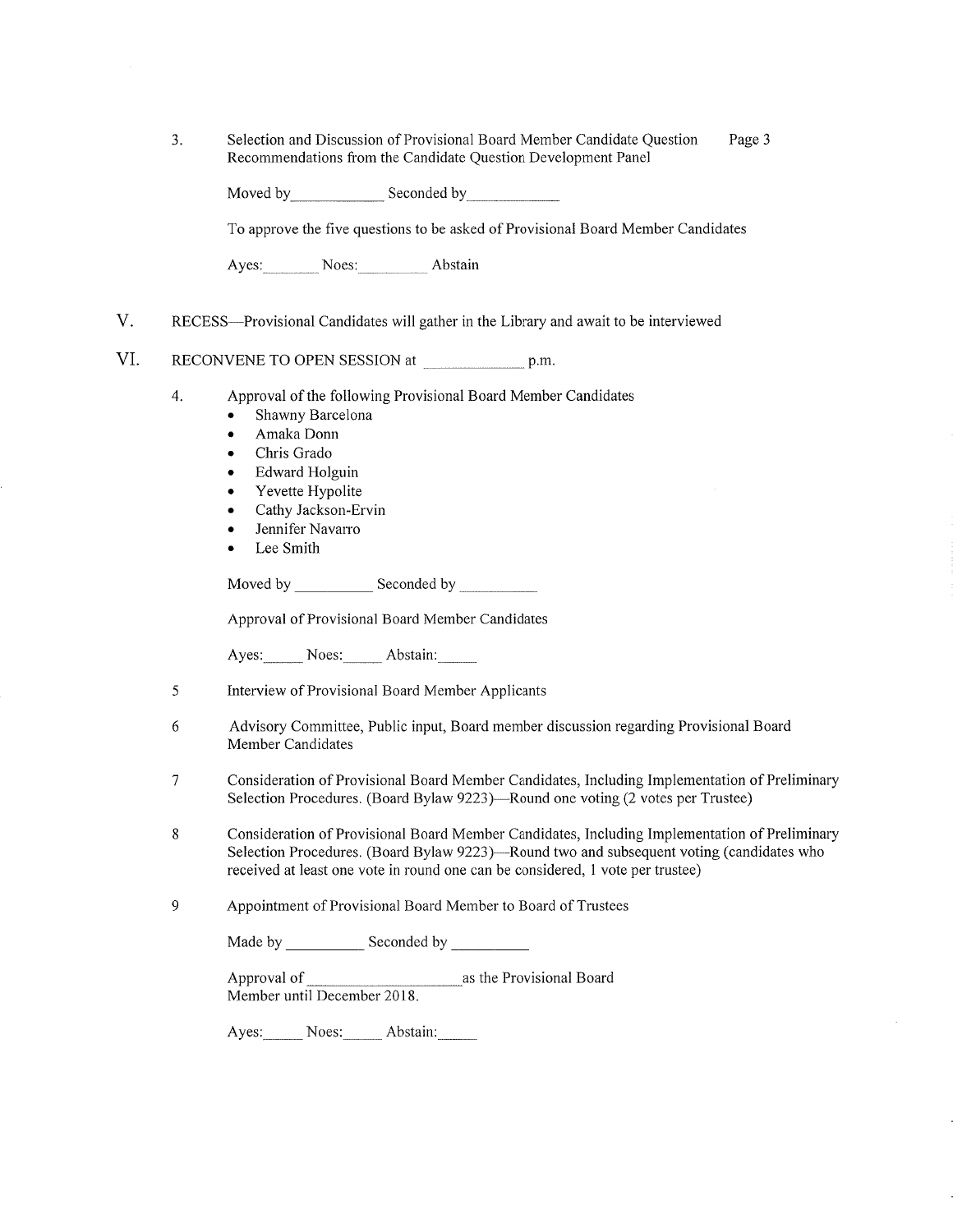10. Calling for an Governing Board Member Election

Made by Seconded by

Approval to Call for a Governing Board Member Election

Ayes: Noes: Abstain:

#### VII. ADJOURNMENT

There being no further business to come before the Board, the Special Meeting of January 24, 2017, is adjourned at p.m. by the Board President.

In compliance with the Americans with Disabilities Act, if you need special assistance to access the Board meeting room or to otherwise parlicipate at this meeting, including auxiliary aids or services, please contact Tonya Williams at (661) 722-0716. Notification at least 48 hours prior to the meeting will enable the District to make reasonable arrangements to ensure accessibility to the Board meeting room.

Any writings or documents that are public records and are provided to a majority of the governing board regarding an open session item on this agenda will be made available for public inspection on the District Web Site, www.westside.k12.ca.us or in the District Office located at 41914 50<sup>th</sup> St. West, Quartz Hill, CA 93536 during normal business hours  $(8:00$  a.m.  $-4:00$  p.m.).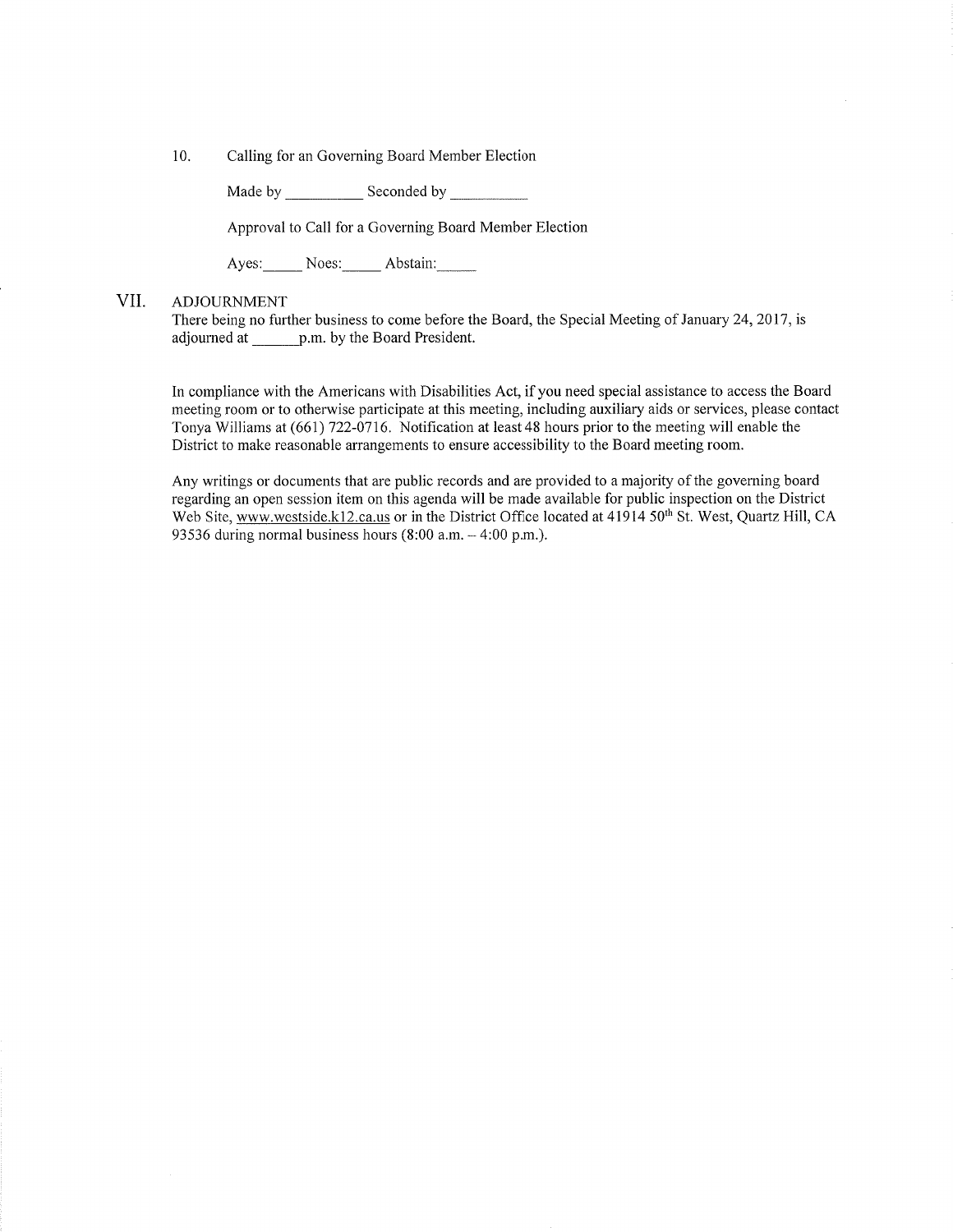### BOARD AGENDA

### January 24, 2017

TO: BOARD OF TRUSTEES

PREPARED BY: Regina L. Rossall, Superintendent

SUBJECT: Board Meeting Agenda

BACKGROUND:

The Board is requested to approve the Agenda for January 24, 2017.

## PROGRAM/EDUCATIONAL IMPLICATION

None

COST ANALYSIS/FUNDING SOURCE:

None

SUPERINTENDENT'S RECOMMENDATION:

Approval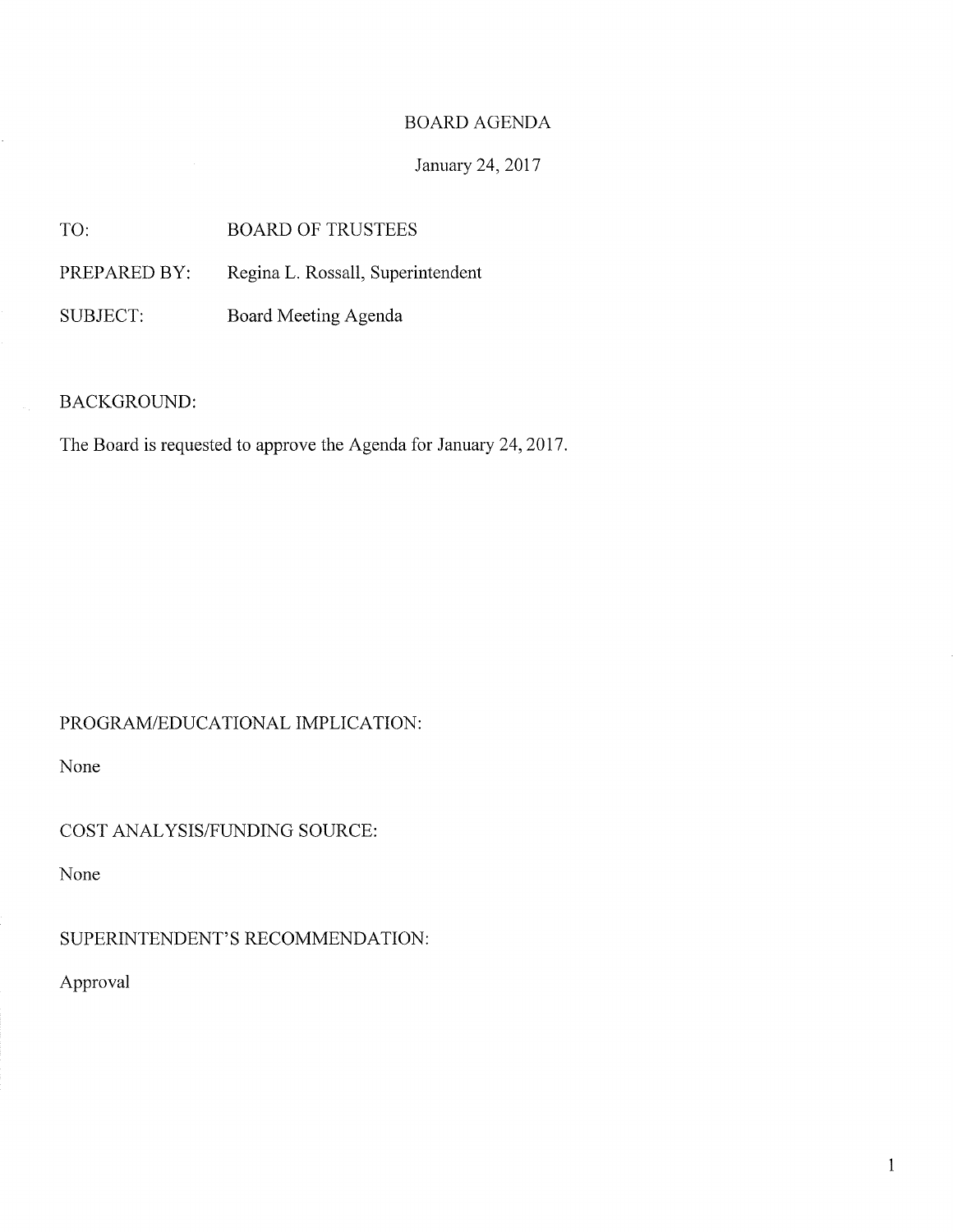#### BOARD AGENDA

#### January 24,2017

| TO:          | <b>BOARD OF TRUSTEES</b>                      |
|--------------|-----------------------------------------------|
| PREPARED BY: | Jeri Holmes, Purchasing Specialist            |
| SUBJECT:     | Award of: Cottonwood Modernization, Phase III |

#### BACKGROUND:

Bids were accepted January 19,2017 for Phase III of the Cottonwood Modernization Project. Work to be completed includes:

- 1. Modernization of the Multi-purpose Building, including the kitchen and restrooms
- 2. Modernization of the Administration Building to convert the existing space into two (2) Computer Labs
- 3. Modernization of the two (2) existing Kindergarten Classrooms

Bids were received as follows

| <b>Bidder</b>          | <b>Base Bid Amount</b> | <b>Earthquake Insurance</b> | Total          |
|------------------------|------------------------|-----------------------------|----------------|
| AMG Associates Inc.    | \$2,761,000.00         | \$5,600.00                  | \$2,766,600.00 |
| Monet Construction Inc | \$2,595,000.00         | \$7,000.00                  | \$2,602,000.00 |
| Nazerian Group         | \$2,644,123.00         | \$15,000.00                 | \$2,659,123.00 |

The Board is requested to award the bid to Monet Construction Inc.

PROGRAM/EDUCATIONAL IMPLICATION:

Bidding provides for competitive pricing for Phase III of the Cottonwood Modernization Project

COST ANALYSIS/FUNDING SOURCE:

Cost: \$2,602,000.00 Funding Sources: GO Bond Funds/School Facilities Fund/Anaverde Settlement Fund/General Fund.

Note: As previously noted in the Board presentaíion on March 3, 2015 authorizing the Cottonwood Modernization, the District does not currently have enough Bond funds to complete the project and as a result it may be necessary to use General Fund sources, at least until the School Facilities State-Matching funds owed to the District for previous school construction projects are allocated from the Proposition 51 School Facilities Bonds.

ASSISTANT SUPERINTENDENT ADMINISTRATIVE SERVICES RECOMMENDATION

Approval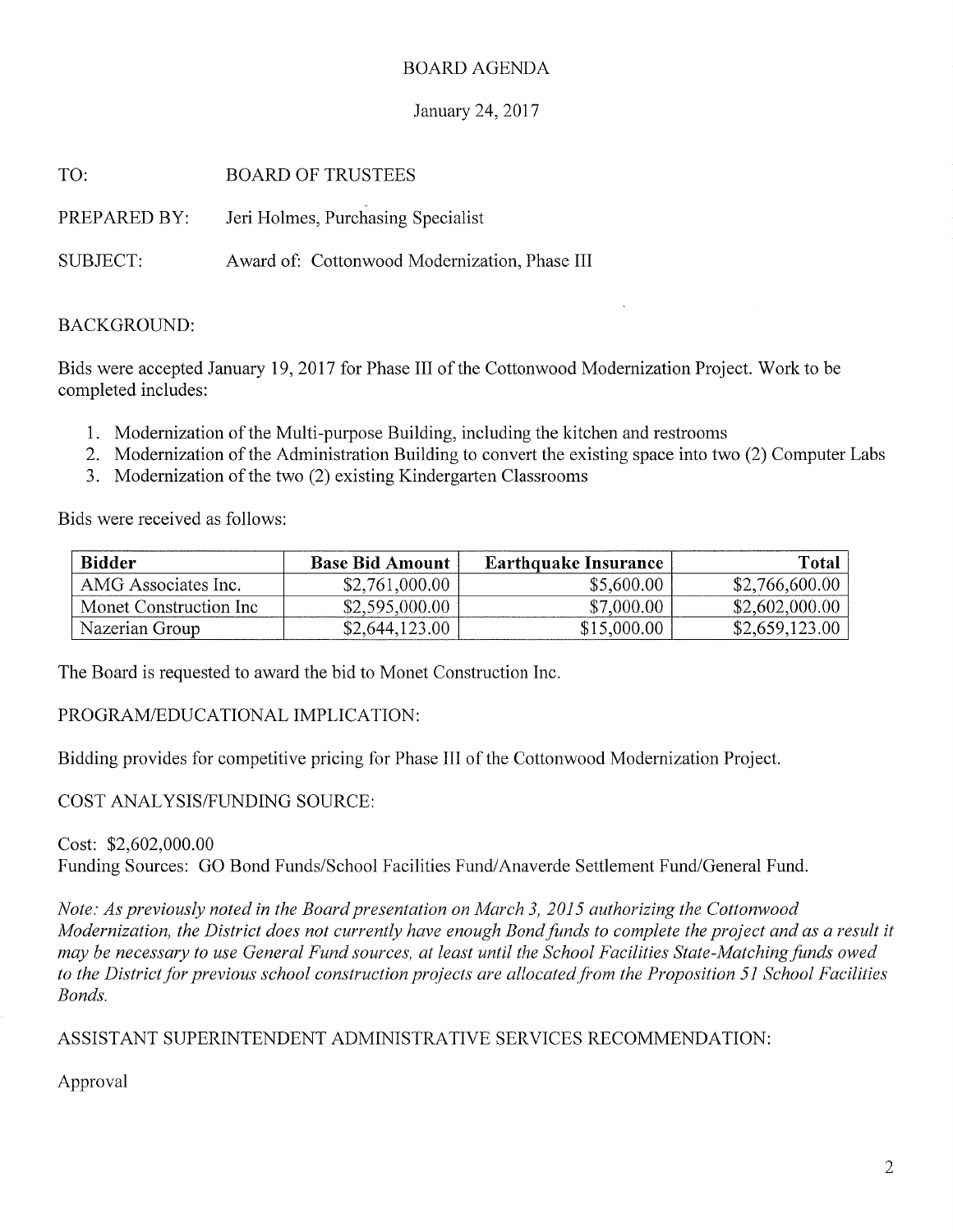#### BOARD AGENDA

### January 24,2017

| TO:          | <b>BOARD OF TRUSTEES</b>                                                                                                                 |
|--------------|------------------------------------------------------------------------------------------------------------------------------------------|
| PREPARED BY: | Regina L. Rossall, Superintendent                                                                                                        |
| SUBJECT:     | Selection and Discussion of Provisional Board Member Candidate Question<br>Recommendations from the Candidate Question Development Panel |

#### BACKGROUND:

The Board will review and approve five (5) questions to ask the Board Candidates that were recommended by the Candidate Question Development Panel.

PROGRAM/EDUCATIONAL IMPLiCATION

None

COST ANALYSIS/FUNDING SOURCE:

None

SUPERINTENDENT'S RECOMMENDATION:

Approval